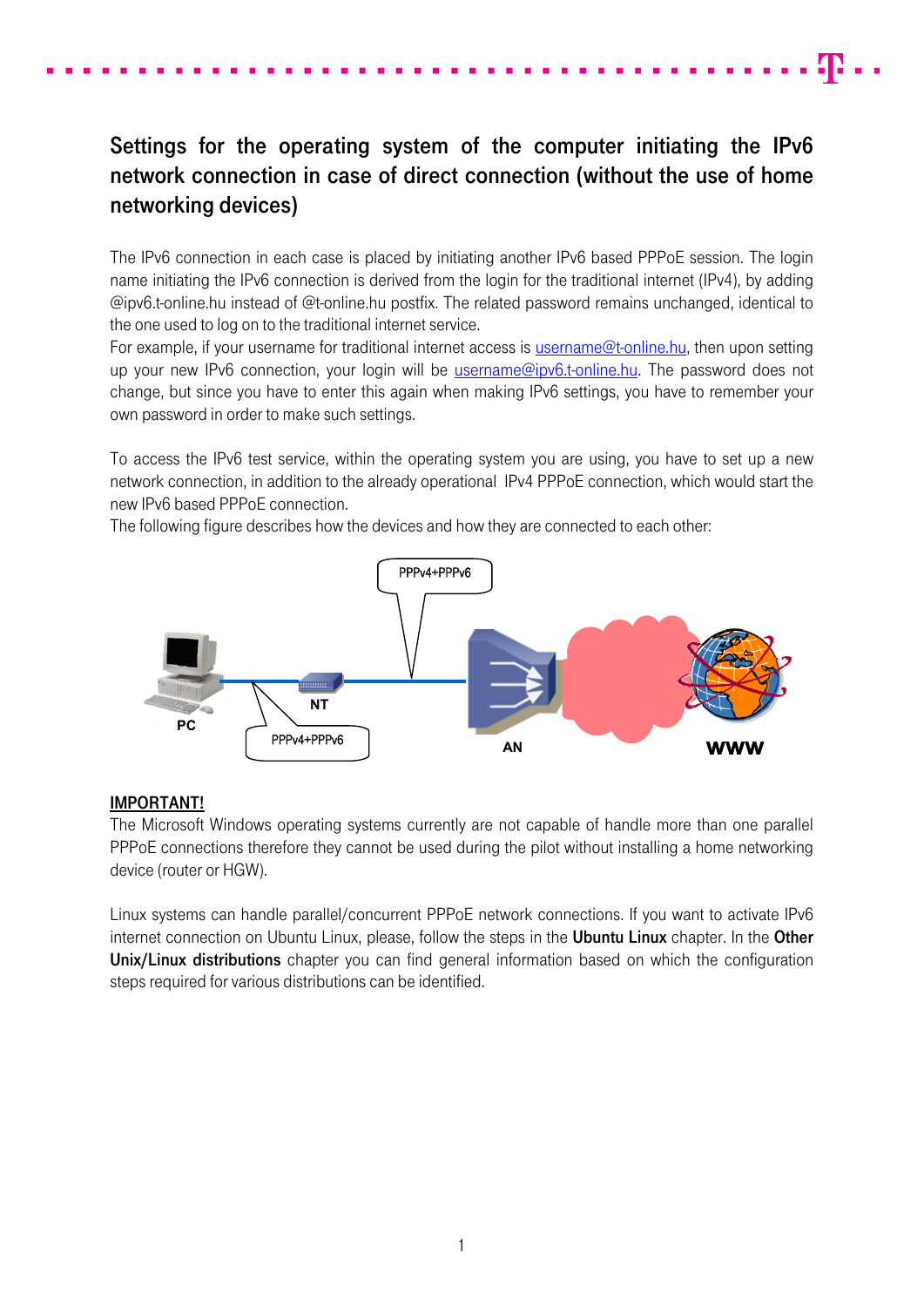## Ubuntu Linux

In case of Ubuntu Linux operating system, please go through the following steps in order to set up the IPv6 PPPoE dialer.

40 - L

#### IMPORTANT!

The settings of the /etc/ppp/options file used by the pppoeconf script built into Ubuntu Linux are not the same in case of IPv4 and IPv6 connections, therefore separate dialers need to be created under different names for both connections. A comfortable solution is to use a ppp dialer that handles every PPP configuration in the same file.

It may be useful to first save all existing ppp settings (e.g. dsl provider) under a different filename (e.g. ipv4-dsl-provider) and continue with further steps only afterwards.

1. For the dialer to be working properly, certain lines of the /etc/ppp/options file should be modified by deleting or inserting the comment sign (#) at the appropriate positions.

Please, open a Terminal window (Menu>Applications>Accessories>Terminal) and type in the following command:

ubuntu@ubuntu:~\$ sudo gedit /etc/ppp/options

Now the editor opens the file in a new window. The lines to be modified are as follows: (IMPORTANT: this screen only shows the modified and not the unchanged lines! Those must not be deleted!):

```
# /etc/ppp/options 
ipv6 , 
# Disables the default behaviour when no local IP address is specified, 
# which is to determine (if possible) the local IP address from the 
# hostname. With this option, the peer will have to supply the local IP 
# address during IPCP negotiation (unless it specified explicitly on the 
# command line or in an options file). 
noipdefault 
# Enables the "passive" option in the LCP. With this option, pppd will 
# attempt to initiate a connection; if no reply is received from the 
# peer, pppd will then just wait passively for a valid LCP packet from 
# the peer (instead of exiting, as it does without this option). 
#passive 
# With this option, pppd will not transmit LCP packets to initiate a 
# connection until a valid LCP packet is received from the peer (as for 
# the "passive" option with old versions of pppd). 
#silent 
 # Don't request or allow negotiation of any options for LCP and IPCP 
# (use default values). 
#-all 
# Disable Address/Control compression negotiation (use default, i.e. 
# address/control field disabled). 
#-ac
# Disable IP address negotiation (with this option, the remote IP 
# address must be specified with an option on the command line or in 
# an options file). 
-ip 
# Disable IPCP negotiation and IP communication. This option should 
# only be required if the peer is buggy and gets confused by requests 
# from pppd for IPCP negotiation. 
noip 
# If this option is given, pppd will send an LCP echo-request frame to the 
# peer every n seconds. Normally the peer should respond to the echo-request 
# by sending an echo-reply. This option can be used with the 
# lcp-echo-failure option to detect that the peer is no longer connected. 
lcp-echo-interval 30
```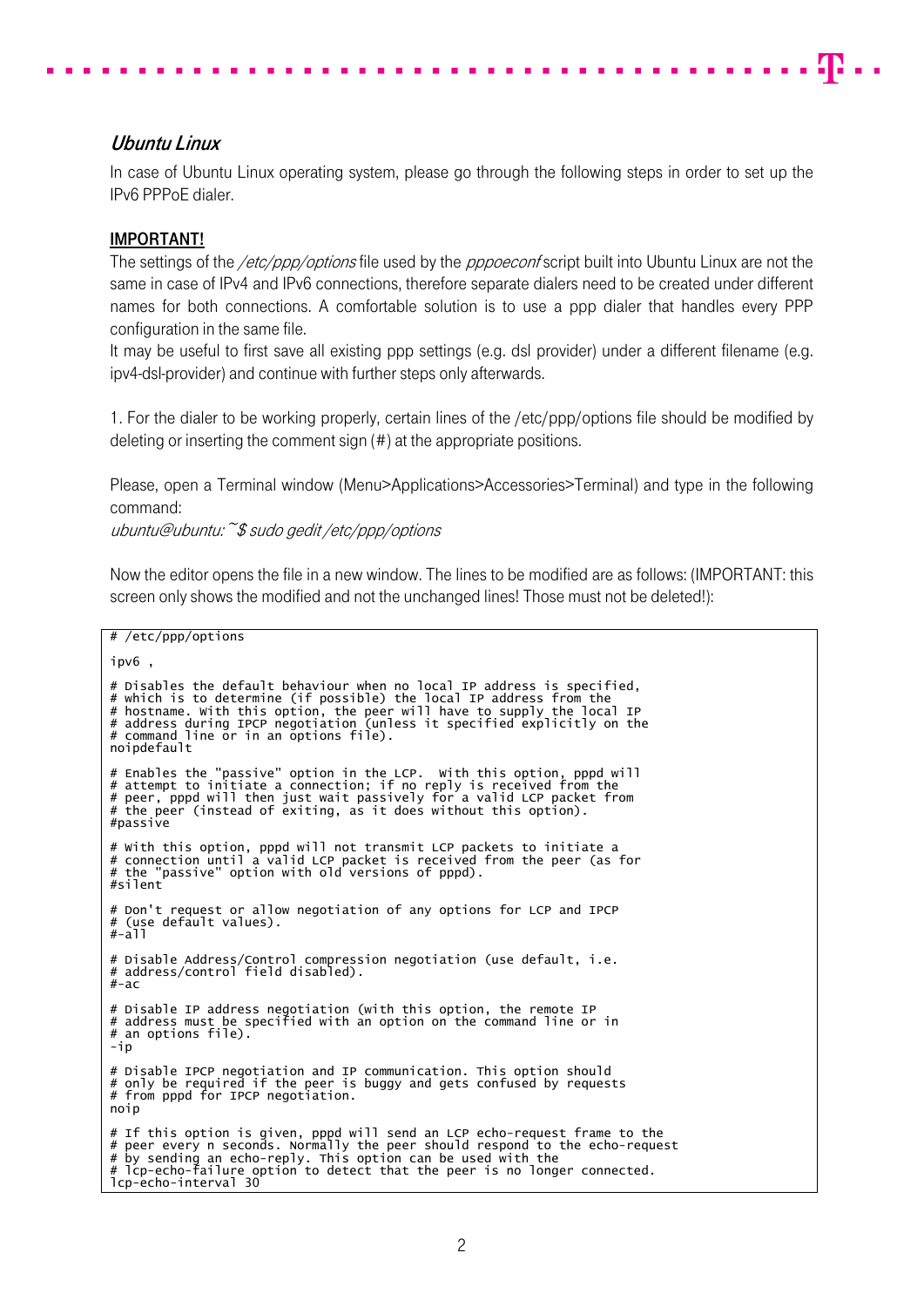| # If this option is given, pppd will presume the peer to be dead if n    |  |
|--------------------------------------------------------------------------|--|
| # LCP echo-requests are sent without receiving a valid LCP echo-reply.   |  |
| # If this happens, pppd will terminate the connection. Use of this       |  |
| # option requires a non-zero value for the lcp-echo-interval parameter.  |  |
| # This option can be used to enable pppd to terminate after the physical |  |
| # connection has been broken (e.g., the modem has hung up) in            |  |
| # situations where no hardware modem control lines are available.        |  |
| lcp-echo-failure 4                                                       |  |

After making the modifications, please save the file under the same name and close gedit program.

2. After saving, returning to the Terminal window, please type in the following command: "sudo pppoeconf"

ubuntu@ubuntu:~\$ sudo pppoeconf

3. Now the pppoeconf script will launch and the following window appears:

| File Edit View Terminal Help                                                                                                                                                                                                                                                             |
|------------------------------------------------------------------------------------------------------------------------------------------------------------------------------------------------------------------------------------------------------------------------------------------|
|                                                                                                                                                                                                                                                                                          |
| ALL DEVICES FOUND?                                                                                                                                                                                                                                                                       |
| I found 3 ethernet devices:<br>eth <sub>0</sub><br>pan <sub>0</sub><br>$w$ lan $\theta$<br>Are all your ethernet interfaces listed above?<br>Ξ<br>(If No, modconf will be started so you can load the<br>card drivers manually).<br><yes><br/><math>&lt;</math>No<math>&gt;</math></yes> |
|                                                                                                                                                                                                                                                                                          |
|                                                                                                                                                                                                                                                                                          |
|                                                                                                                                                                                                                                                                                          |

If the required device is on the list (in case of fixed connection this would be one of the lines starting with "eth"), please, select "< Yes>" and press Enter.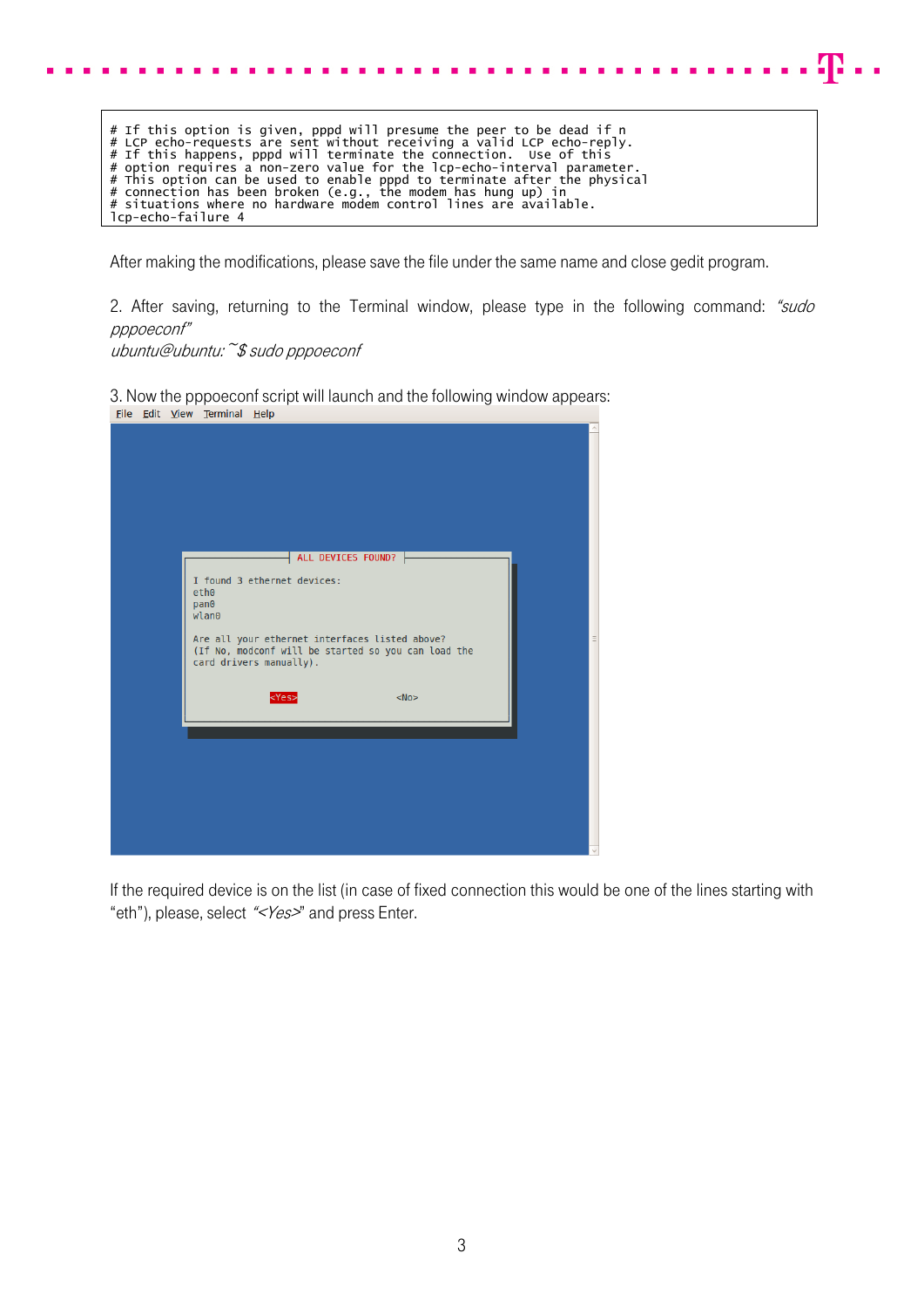4. The script will now look for a remote aggregation device, it can connect to:



 $\blacksquare$ 

 $\cdot$  T  $\cdot$  .

**COL** 

5. After finding the device, the script offers setting options. Please, select  $\langle Yes \rangle$  again.<br>File Edit View Terminal Help

| Continue with configuration? | If you continue with this program, the configuration file<br>that you have a backup copy before saying Yes. | /etc/ppp/peers/dsl-provider will be modified. Please make sure |  |
|------------------------------|-------------------------------------------------------------------------------------------------------------|----------------------------------------------------------------|--|
| <yes></yes>                  |                                                                                                             | $<$ No $>$                                                     |  |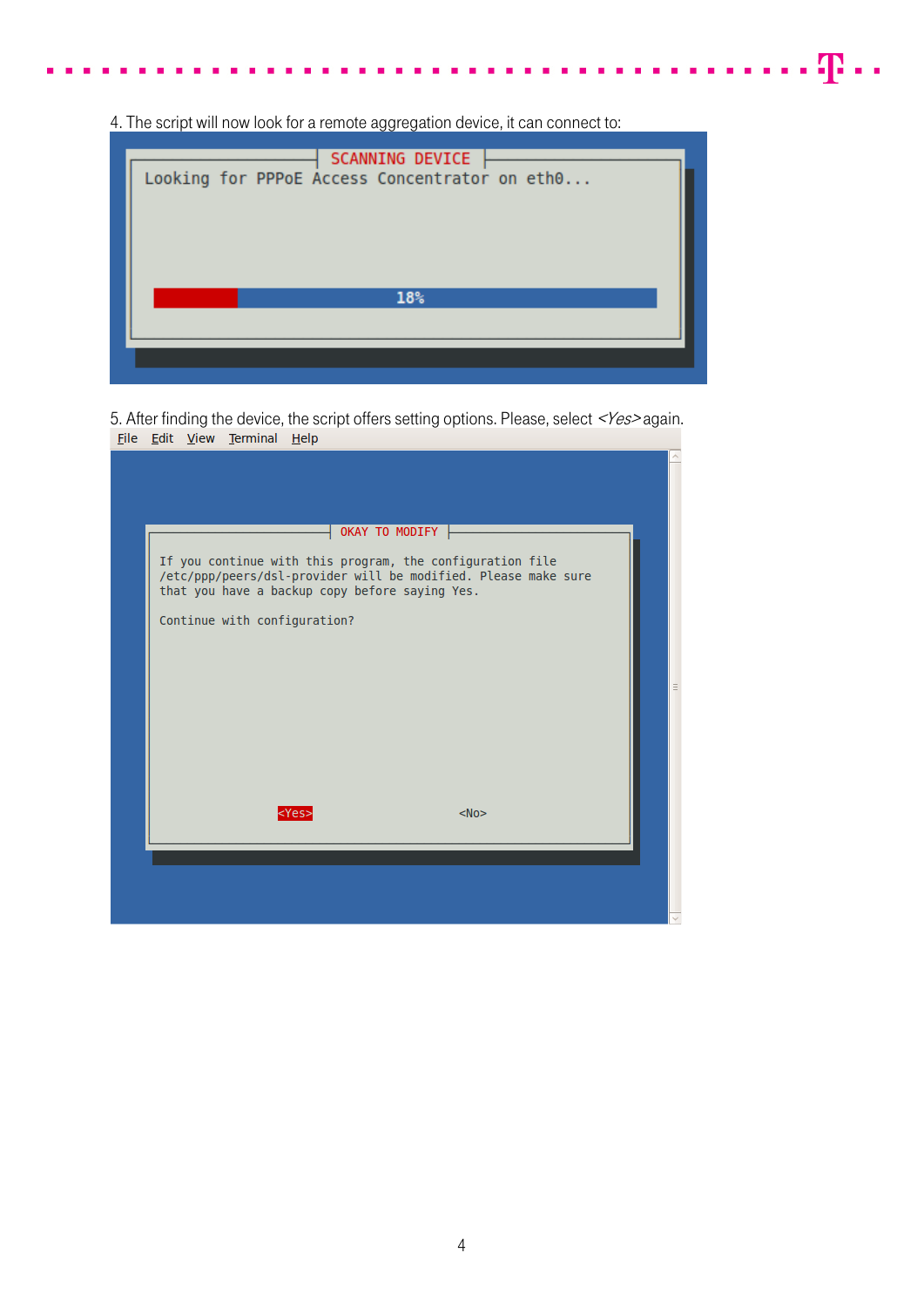6. In this window, please select  $\leq$ Yes> as well.

|  | File Edit View Terminal Help |                                                                                                                                                                                                                                                |
|--|------------------------------|------------------------------------------------------------------------------------------------------------------------------------------------------------------------------------------------------------------------------------------------|
|  |                              |                                                                                                                                                                                                                                                |
|  |                              |                                                                                                                                                                                                                                                |
|  |                              |                                                                                                                                                                                                                                                |
|  |                              | POPULAR OPTIONS                                                                                                                                                                                                                                |
|  |                              | Most people using popular dialup providers prefer the options<br>'noauth' and 'defaultroute' in their configuration and remove<br>the 'nodetach' option. Should I check your configuration file<br>and change these settings where neccessary? |
|  |                              | Ξ                                                                                                                                                                                                                                              |
|  |                              | <yes><br/><math>&lt;</math>No<math>&gt;</math></yes>                                                                                                                                                                                           |
|  |                              |                                                                                                                                                                                                                                                |

. . . . . . . . p. . .

×

7. Please type in the IPv6 username you were given and press Enter.<br>File Edit View Terminal Help

| ⊾<br><b>ENTER USERNAME</b><br>Please enter the username which you usually need for<br>the PPP login to your provider in the input box below.<br>If you wish to see the help screen, delete the<br>username and press OK.<br>azonosito@ipv6.t-online.hu<br>$<$ 0 $k$ > |  |
|-----------------------------------------------------------------------------------------------------------------------------------------------------------------------------------------------------------------------------------------------------------------------|--|
|                                                                                                                                                                                                                                                                       |  |
|                                                                                                                                                                                                                                                                       |  |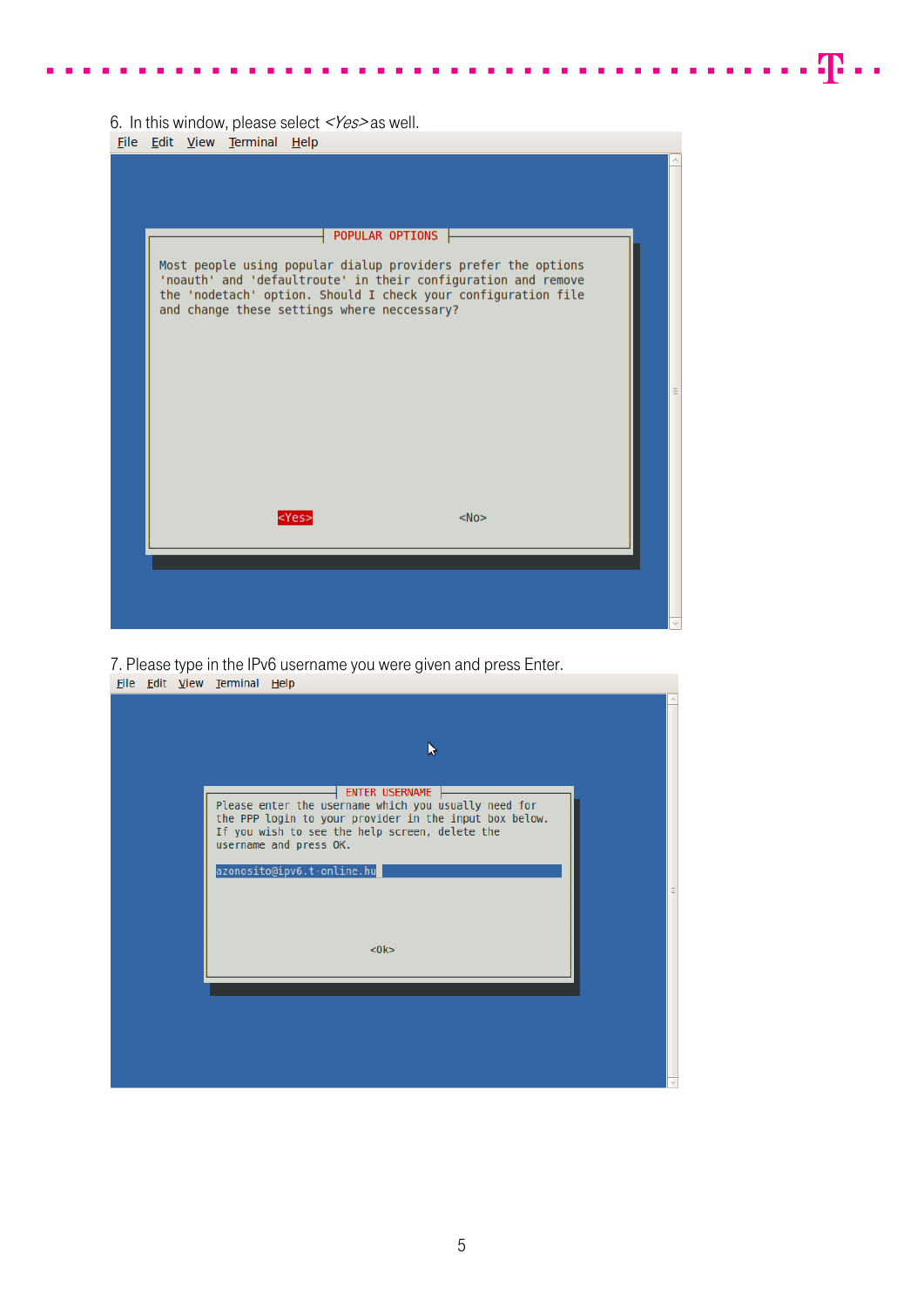8. Please, type in your password and press Enter.

| File Edit View Terminal Help                                                                                                                                                                                       |  |
|--------------------------------------------------------------------------------------------------------------------------------------------------------------------------------------------------------------------|--|
|                                                                                                                                                                                                                    |  |
| <b>ENTER PASSWORD</b><br>Please enter the password which you usually need for<br>the PPP login to your provider in the input box below.<br>NOTE: you can see the password in plain text while<br>typing.<br>jelszo |  |
| $<$ 0 $k$ $>$                                                                                                                                                                                                      |  |
|                                                                                                                                                                                                                    |  |

. . . . . . . **T**. . .

 $\blacksquare$ 

9. In this window, select <Yes>again.

|  | File Edit View Terminal Help |                                                                                                                                                                                                                                                                                                                           |                      |            |  |  |
|--|------------------------------|---------------------------------------------------------------------------------------------------------------------------------------------------------------------------------------------------------------------------------------------------------------------------------------------------------------------------|----------------------|------------|--|--|
|  |                              | You need at least one DNS IP address to resolve the<br>normal host names. Normally your provider sends you<br>addresses of useable servers when the connection is<br>established. Would you like to add these addresses<br>automatically to the list of nameservers in your local<br>/etc/resolv.conf file? (recommended) | USE PEER DNS $\vert$ |            |  |  |
|  |                              | <yes></yes>                                                                                                                                                                                                                                                                                                               |                      | $<$ No $>$ |  |  |
|  |                              |                                                                                                                                                                                                                                                                                                                           |                      |            |  |  |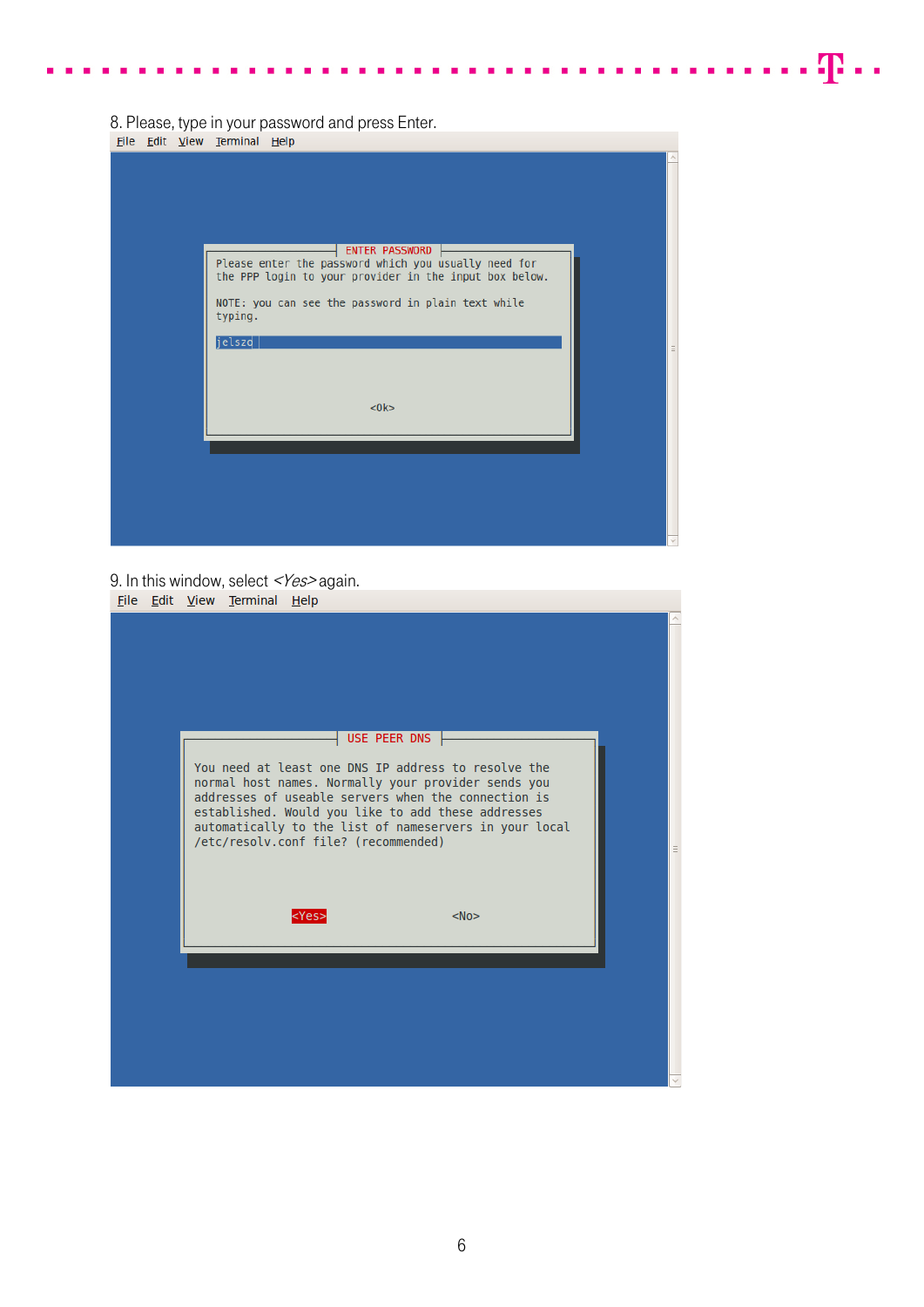10. In this window, select  $\leq$ Yes>again Eile Edit View Terminal Help

| <b>LIMITED MSS PROBLEM</b><br>Many providers have routers that do not support TCP packets with<br>a MSS higher than 1460. Usually, outgoing packets have this MSS<br>when they go through one real Ethernet link with the default MTU<br>size (1500). Unfortunately, if you are forwarding packets from<br>other hosts (i.e. doing masquerading) the MSS may be increased<br>depending on the packet size and the route to the client hosts,<br>so your client machines won't be able to connect to some sites.<br>There is a solution: the maximum MSS can be limited by pppoe.<br>You can find more details about this issue in the pppoe<br>documentation. |  |
|---------------------------------------------------------------------------------------------------------------------------------------------------------------------------------------------------------------------------------------------------------------------------------------------------------------------------------------------------------------------------------------------------------------------------------------------------------------------------------------------------------------------------------------------------------------------------------------------------------------------------------------------------------------|--|
| Should pppoe clamp MSS at 1452 bytes?<br>If unsure, say yes.                                                                                                                                                                                                                                                                                                                                                                                                                                                                                                                                                                                                  |  |
| (If you still get problems described above, try setting to 1412)<br>$<$ No $>$                                                                                                                                                                                                                                                                                                                                                                                                                                                                                                                                                                                |  |

. . . . . . . . **.**p. . .

п ×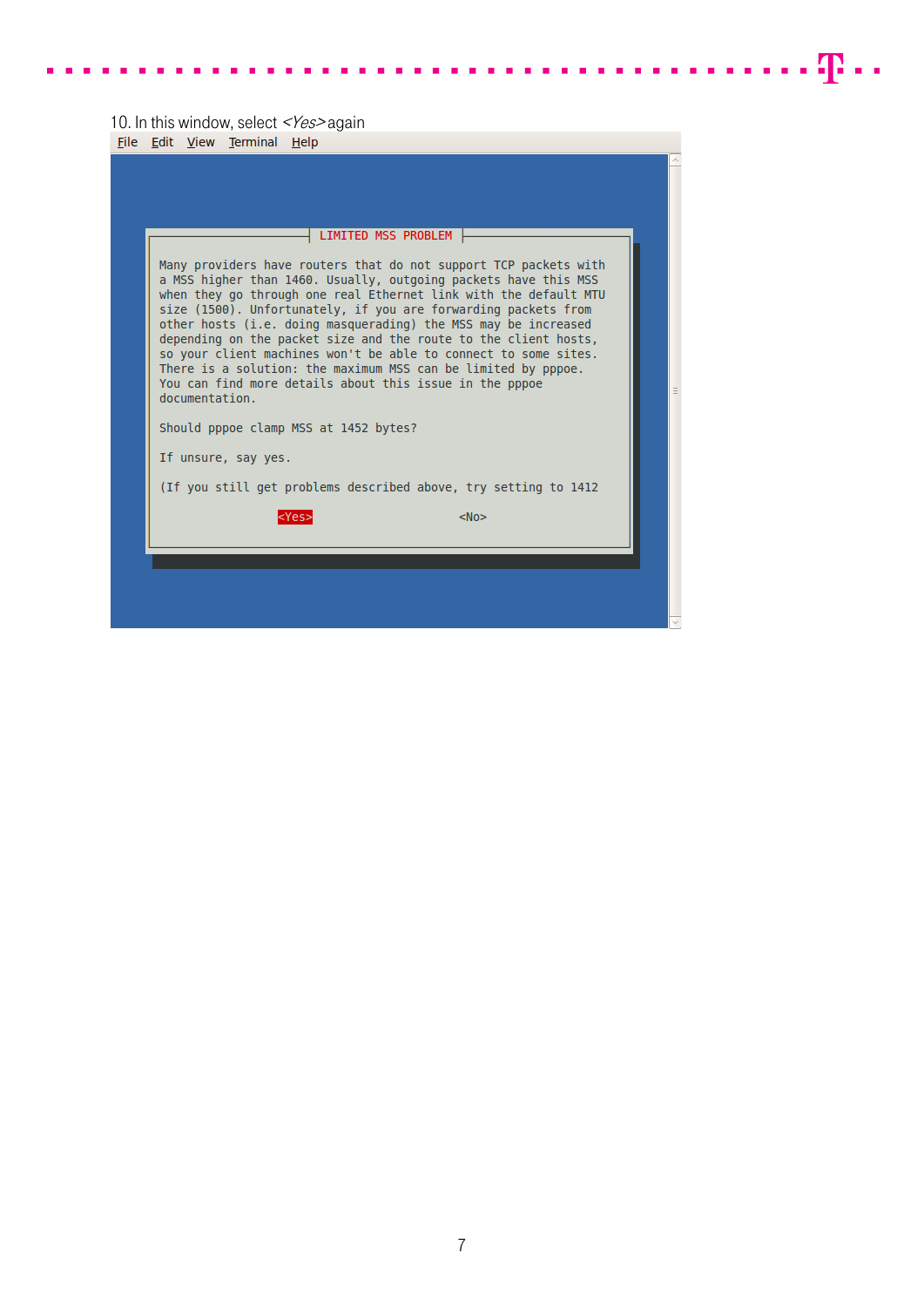11. In this window you can freely decide about the following question: Would you like the computer to automatically start the IPv6 connection each time it boots? If yes, select <*Yes*>, if no, select <*No*>. You are advised to select the latter for greater controllability. (Naturally settings can be modified at any time, by either running pppoeconf again or by by manually modifying the /etc/ppp/peers/dsl-provider file.) File Edit View Terminal Help

. -ը. . .

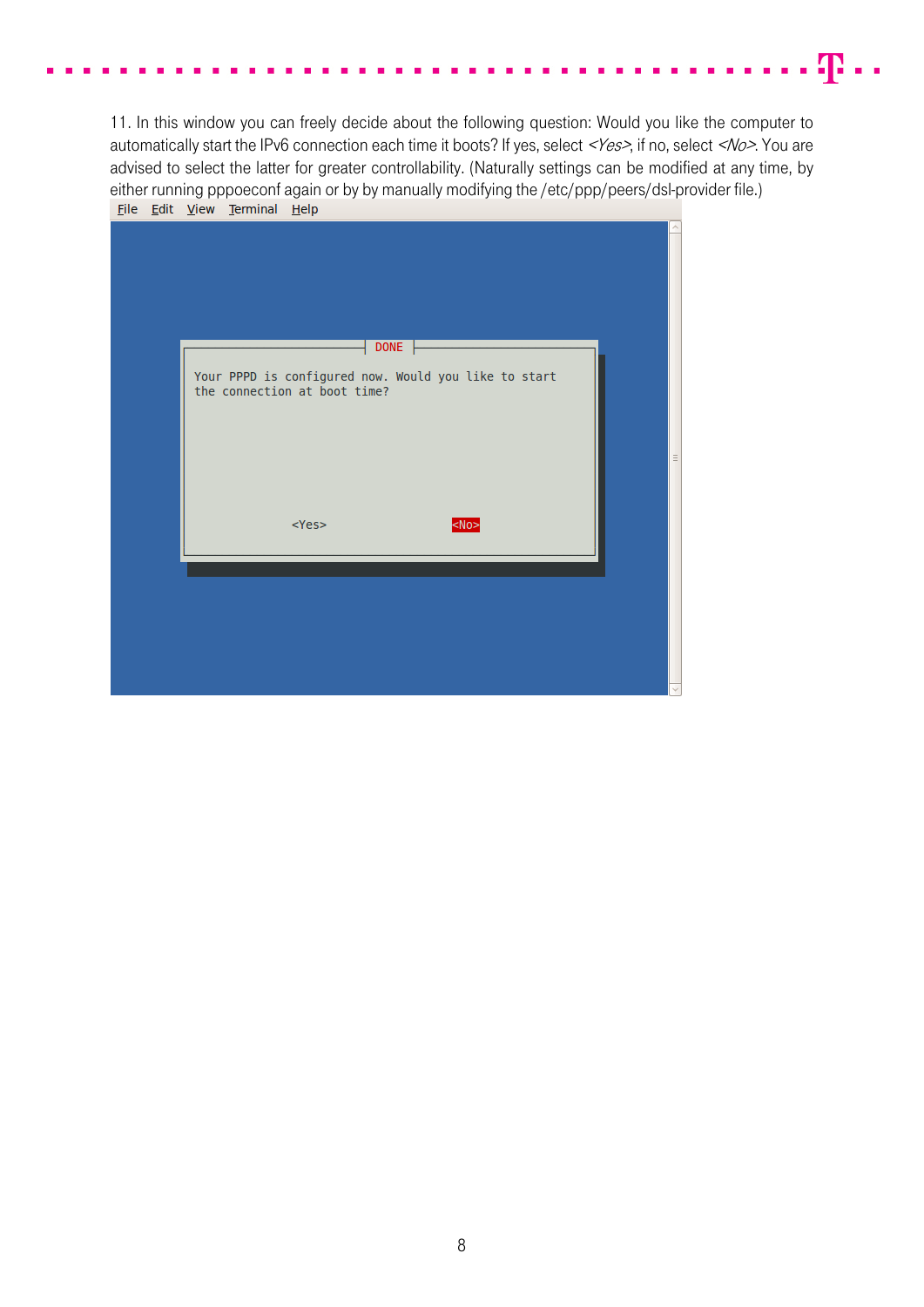12. The PPP dialer settings are now complete. If you would like to start the connection, please, select  $\leq$ Yes> in the following window.

п

 $\ldots$  T  $\ldots$ 

 $\mathbf{u}$  $\blacksquare$  $\blacksquare$ 

л  $\blacksquare$ 

|  | File Edit View Terminal Help |                                                                                                                                            |                        |            |  |   |
|--|------------------------------|--------------------------------------------------------------------------------------------------------------------------------------------|------------------------|------------|--|---|
|  |                              | Now, you can make a DSL connection with "pon<br>dsl-provider" and terminate it with "poff". Would you<br>like to start the connection now? | ESTABLISH A CONNECTION |            |  | Ξ |
|  |                              | <yes></yes>                                                                                                                                |                        | $<$ No $>$ |  |   |
|  |                              |                                                                                                                                            |                        |            |  |   |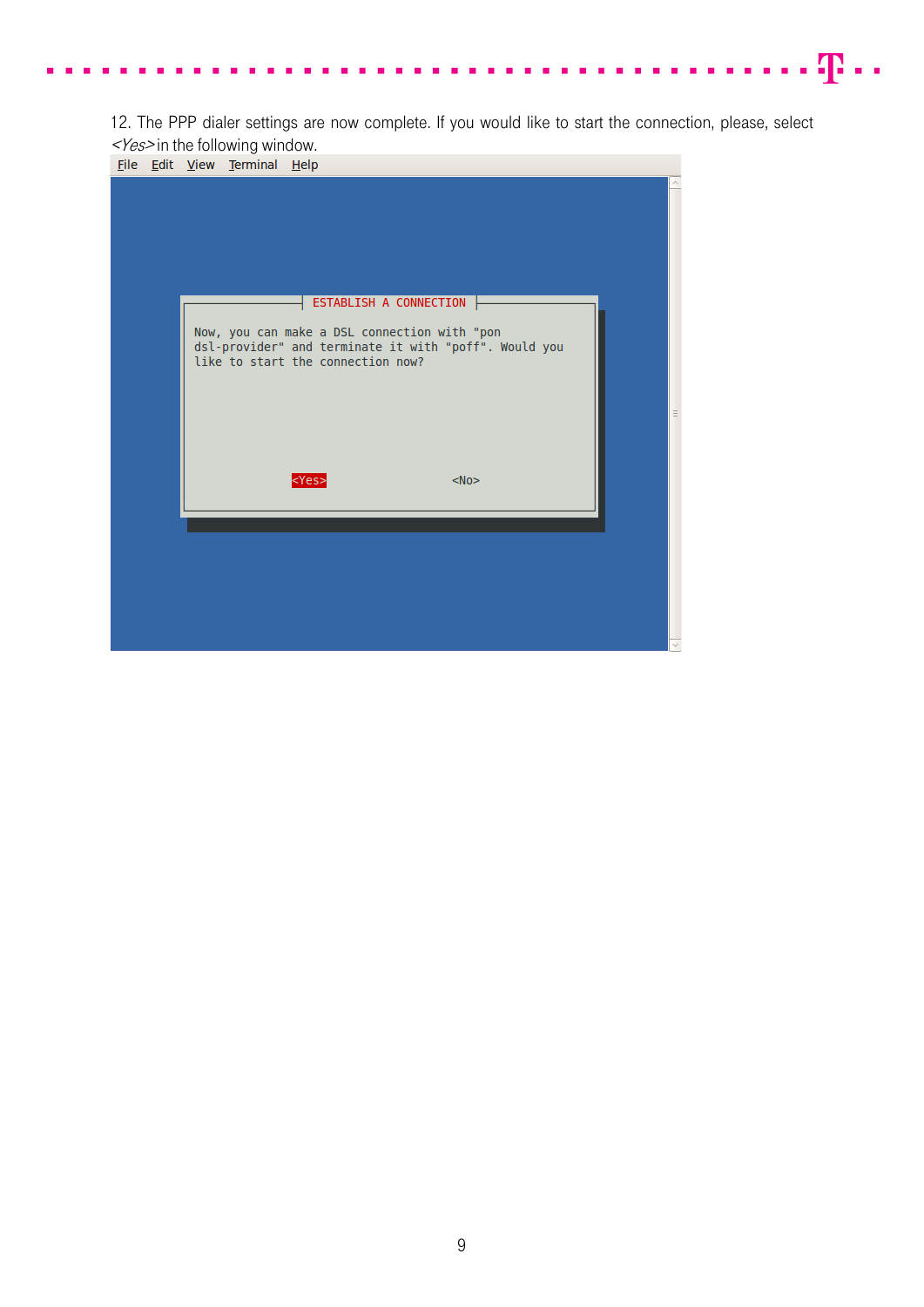13. You can check whether the connection was successful by entering the "sudo plog" or "sudo ifconfig  $\rho\rho\rho 0''$  command in the Terminal window. Press Enter.<br>Eile Edit View Terminal Help

48



Should you want to start the connection again (if you selected  $\langle N_{\theta} \rangle$  in step 10, or the connection was broken for some reason), you can do it by running the "sudo pon dsl-provider" command. If you would like to break the connection, run the "sudo poff" command.

You are advised to rename the recently created dsl-provider file as well. (e.g. ipv6-dsl-provider), this way later on the 2 dialer commands can clearly be differentiated. (naturally, the already changed names should be used for dialing from now on.)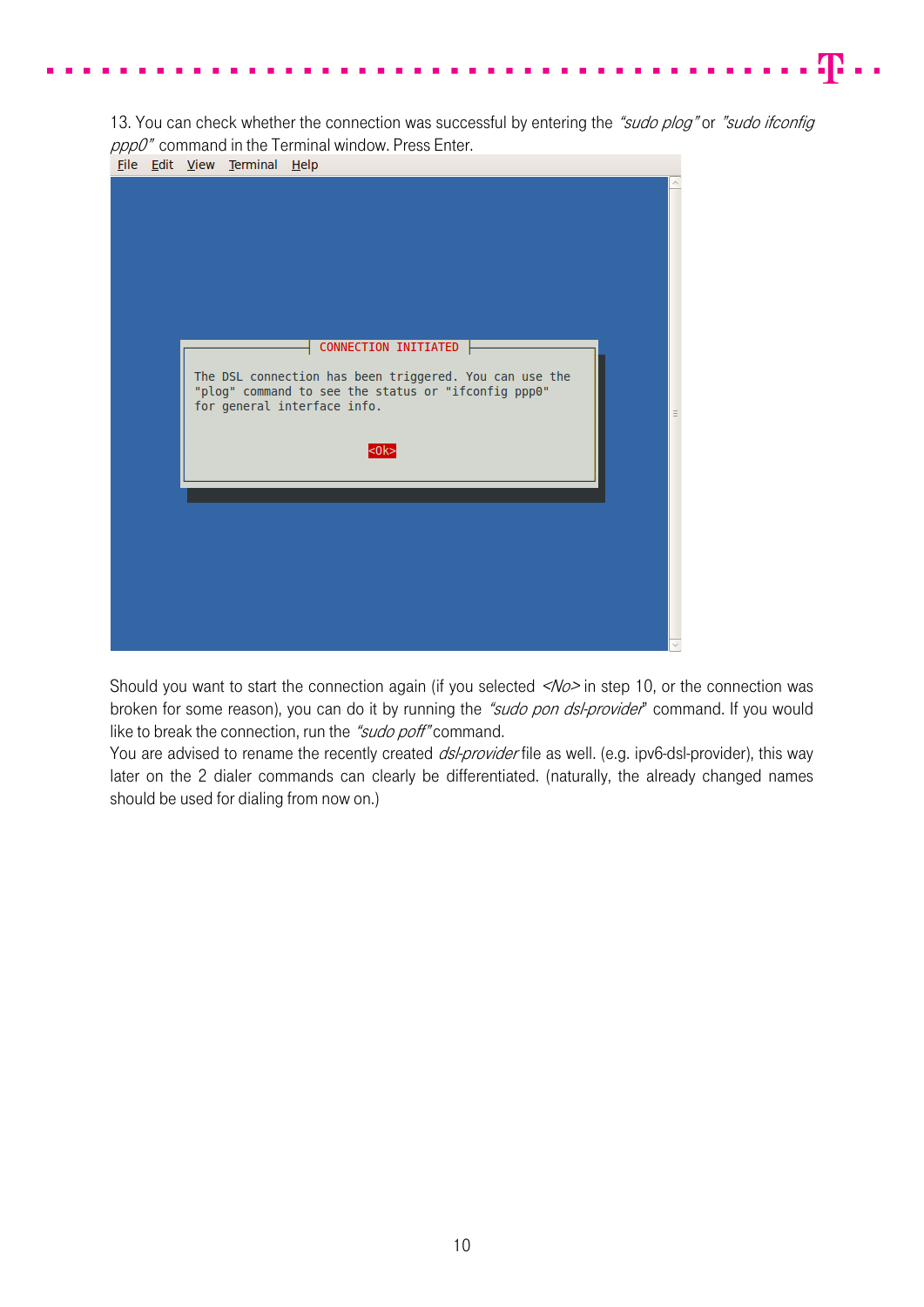You can check the connection status with the "sudo plog" or "sudo ifconfig ppp0" command. File Edit View Terminal Help

```
root@kassait-HP-laptop:~#
root@kassait-HP-laptop:~# plog
Oct 22 16:22:25 kassait-HP-laptop pppd[4163]: RP-PPPoE plugin version 3.8p compi
led against pppd 2.4.5
Oct 22 16:22:25 kassait-HP-laptop pppd[4165]: pppd 2.4.5 started by root, uid 0
Oct 22 16:22:25 kassait-HP-laptop pppd[4165]: PPP session is 59391
Oct 22 16:22:25 kassait-HP-laptop pppd[4165]: Connected to 00:14:f1:77:6c:1a via
interface eth0
Oct 22 16:22:25 kassait-HP-laptop pppd[4165]: Using interface ppp0
Oct 22 16:22:25 kassait-HP-laptop pppd[4165]: Connect: ppp0 <--> eth0
Oct 22 16:22:28 kassait-HP-laptop pppd[4165]: PAP authentication succeeded
Oct 22 16:22:28 kassait-HP-laptop pppd[4165]: peer from calling number 00:14:F1:
77:6C:1A authorized
Oct 22 16:22:28 kassait-HP-laptop pppd[4165]: local LL address fe80::9c3a:b206:
c4e0:9e86
Oct 22 16:22:28 kassait-HP-laptop pppd[4165]: remote LL address fe80::020e:d6ff:
feb9:d81b
root@kassait-HP-laptop:~#
root@kassait-HP-laptop:~# ifconfig ppp0
ppp0
          Link encap: Point-to-Point Protocol
          inet6 addr: 2001:4c48:100:164:9c3a:b206:c4e0:9e86/64 Scope:Global
          inet6 addr: fe80::9c3a:b206:c4e0:9e86/10 Scope:Link
          UP POINTOPOINT RUNNING NOARP MULTICAST MTU:1492 Metric:1
          RX packets:11 errors:0 dropped:0 overruns:0 frame:0
          TX packets:3 errors:0 dropped:0 overruns:0 carrier:0
          collisions:0 txqueuelen:3
          RX bytes: 740 (740.0 B) TX bytes: 76 (76.0 B)
root@kassait-HP-laptop:~#
root@kassait-HP-laptop:~#
```
#### IMPORTANT!

After establishing the IPv6 connection, a precondition to the automatic request for IPv6 addresses of the DNS servers is the existence of an installed and operational DHCPv6 client. In lack of this, DNS resolution only works on IPv4 basis. For this, you need to follow the steps below.

#### Installation of and settings for the required packages

The packages required for IPv6 operation can be installed by typing the following command in the Terminal window:

ubuntu@ubuntu:~\$ sudo apt-get install wide-dhcpv6-client

This is the DHCPv6 client which allows for prefix delegation and host configuration via IPv6 protocol.

The proper operation of the DHCPv6 client requires the following settings:

ubuntu@ubuntu:~\$ sudo gedit /etc/wide-dhcpv6/dhcp6c.conf

After opening the editor please modify the file as follows, then save it.

```
# Default dhpc6c configuration: it assumes the address is autoconfigured using 
# router advertisements. 
interface ppp0{ 
  send ia-pd 0
   request domain-name-servers, domain-name; 
   send domain-name-servers, domain-name; 
}; 
id-assoc pd { 
   prefix-interface eth0{
```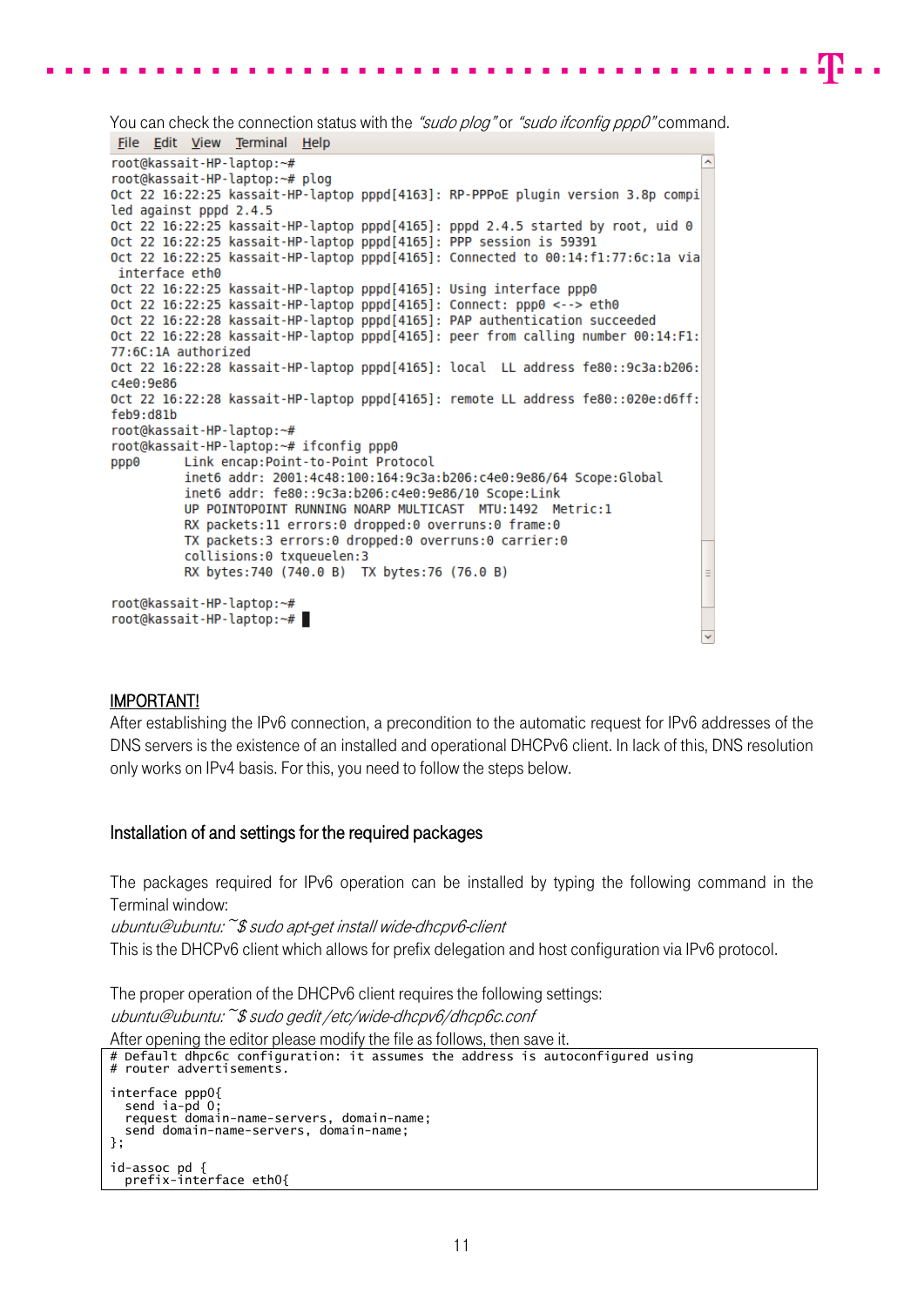```
 #az sla-id értéke 0-255-ig tetszőleges decimális szám lehet 
    #a PD-nel kapott hexadecimális /56 címet ezzel egészítjük ki 64 bitre 
 #jelen esetben ez 4 
 sla-id 4; 
    sla-len 8; 
  }; 
};
```
#### ubuntu@ubuntu:~\$ sudo dhcp6c -d -D -f ppp0

This command, which starts the dhcp6 client, should be entered at each boot time.

(The  $-d$  –D –f command-parameters should only be typed in if you would like to see what happens as a result of the command, however, the program runs even without these. In case of proper operation the state=REQUEST expression is shown. Upon longer operation the DHCP request is renewed from time to time, indicated by the expression RENEW. If you launched the command with command-parameters, please, open another Terminal window for further work.)

In case of proper operation a Global address appears on the eth0 device. Type in the following command:

ubuntu@ubuntu:~\$ sudo ifconfig eth0

Now you should see something like this (the important part is highlighted):

| eth0 | Link encap:Ethernet Hwaddr $00:17:31:e6:77:99$                    |
|------|-------------------------------------------------------------------|
|      | inet6 addr: 2001:4c48:100:164:9c3a:b206:c4e0:9e86/64 Scope:Global |
|      | UP BROADCAST MULTICAST MTU:1500 Metric:1                          |
|      | RX packets:0 errors:0 dropped:0 overruns:0 frame:0                |
|      | TX packets:0 errors:0 dropped:0 overruns:0 carrier:0              |
|      | collisions:0 txqueuelen:1000                                      |
|      | RX bytes: $0$ (0.0 B) TX bytes: $0$ (0.0 B)                       |
|      | Interrupt:20 Base address:0xdc00                                  |

## Testing IPv6 operation

With the following commands you can check if the IPv6 protocol files really exist:

ubuntu@ubuntu:~\$ sudo test -f /proc/net/if\_inet6 && echo "Running kernel is IPv6 ready" Upon successful command run, the output is: Running kernel is IPv6 ready

ubuntu@ubuntu:~\$ sudo /sbin/ifconfig -? 2>& 1|grep -qw 'inet6' && echo "utility 'ifconfig' is IPv6-ready" Upon successful command run, the output is: utility 'ifconfig' is IPv6-ready

## Routing Table settings

Although Linux generally makes the right routing table settings, for safety's sake, please, run the following command (each time you restart our computer): ubuntu@ubuntu:~\$ sudo route add -A inet6 default dev ppp0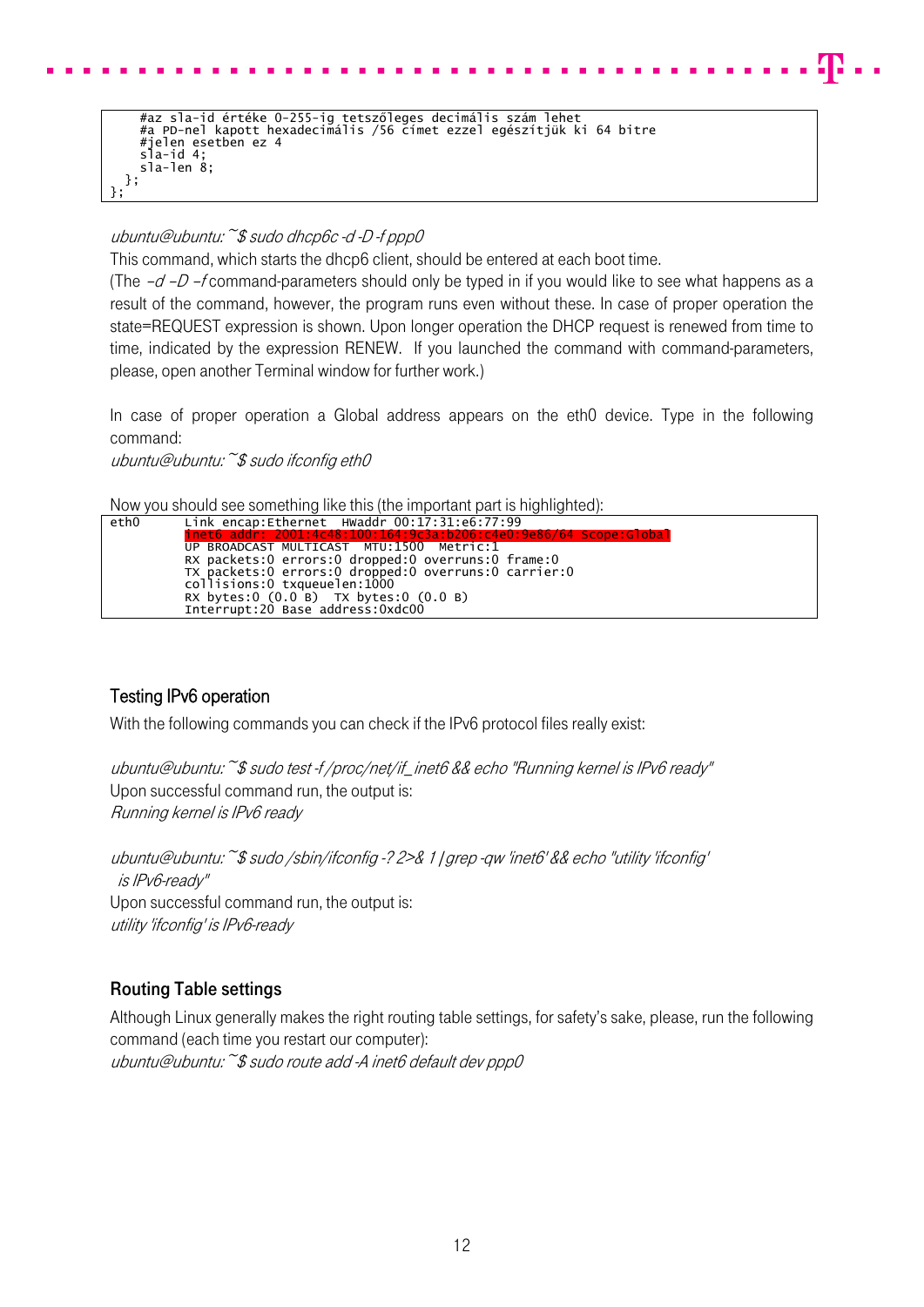æ.,

The existence of a successfully established connection can be checked with the "sudo ifconfig" command.

| root@kassait-HP-laptop:~# ifconfig<br>Link encap:Ethernet HWaddr 00:1a:4b:5d:e3:05<br>eth0<br>inet6 addr: fe80::21a:4bff:fe5d:e305/64 Scope:Link<br>UP BROADCAST RUNNING MULTICAST MTU:1500 Metric:1<br>RX packets:24 errors:0 dropped:0 overruns:0 frame:0<br>TX packets:31 errors:0 dropped:0 overruns:0 carrier:0<br>collisions:0 txqueuelen:1000<br>RX bytes:1906 (1.9 KB) TX bytes:3525 (3.5 KB)<br>Interrupt:18          |   |
|--------------------------------------------------------------------------------------------------------------------------------------------------------------------------------------------------------------------------------------------------------------------------------------------------------------------------------------------------------------------------------------------------------------------------------|---|
| Link encap: Local Loopback<br>lo<br>inet addr:127.0.0.1 Mask:255.0.0.0<br>inet6 addr: ::1/128 Scope:Host<br>UP LOOPBACK RUNNING MTU:16436 Metric:1<br>RX packets:5 errors:0 dropped:0 overruns:0 frame:0<br>TX packets:5 errors:0 dropped:0 overruns:0 carrier:0<br>collisions:0 txqueuelen:0<br>RX bytes:319 (319.0 B) TX bytes:319 (319.0 B)                                                                                 |   |
| Link encap: Point-to-Point Protocol<br>ppp0<br>lnet6 addr: 2001:4c48:100:164:d428:dc6a:9c9e:1f04/64 Scope:Global<br>ineto audr: fegg. d428.dc6a:9c9e:1f04/10 Scone:Link<br>UP POINTOPOINT RUNNING NOARP MULTICAST MTU:1492 Metric:1<br>RX packets:11 errors:0 dropped:0 overruns:0 frame:0<br>TX packets:3 errors:0 dropped:0 overruns:0 carrier:0<br>collisions:0 txqueuelen:3<br>RX bytes:740 (740.0 B) TX bytes:76 (76.0 B) |   |
| root@kassait-HP-laptop:~#                                                                                                                                                                                                                                                                                                                                                                                                      | Ξ |

# Automation of commands

If you do not want to type in all required commands at each boot time, you have to complete the following steps.

Please, enter the following command:

ubuntu@ubuntu:~\$ sudo gedit /etc/init.d/script3.sh

This command creates a script called script3.sh, into which you have to copy the following commands:

```
#!/bin/bash 
 echo -e "\n A Létező ppp kapcsolatok bontása!\n" 
 poff –a 
      sleep 3 
echo -e "\n Az IPv6-os ppp kapcsolat létrehozása\n" 
 pon dsl-provider 
 sleep 8 
 ifconfig ppp0 
echo -e "\n A routing tábla beállítása!\n" 
 route add -A inet6 default dev ppp0 
 sleep 2 
echo -e "\n Ha a dhcp6c fut, újraindítjuk azt!\n" 
 kill `cat /var/run/dhcp6c.pid` 
 dhcp6c ppp0 
 sleep 2 
 ifconfig eth0 
 sleep 2 
echo "A script lefutott"
```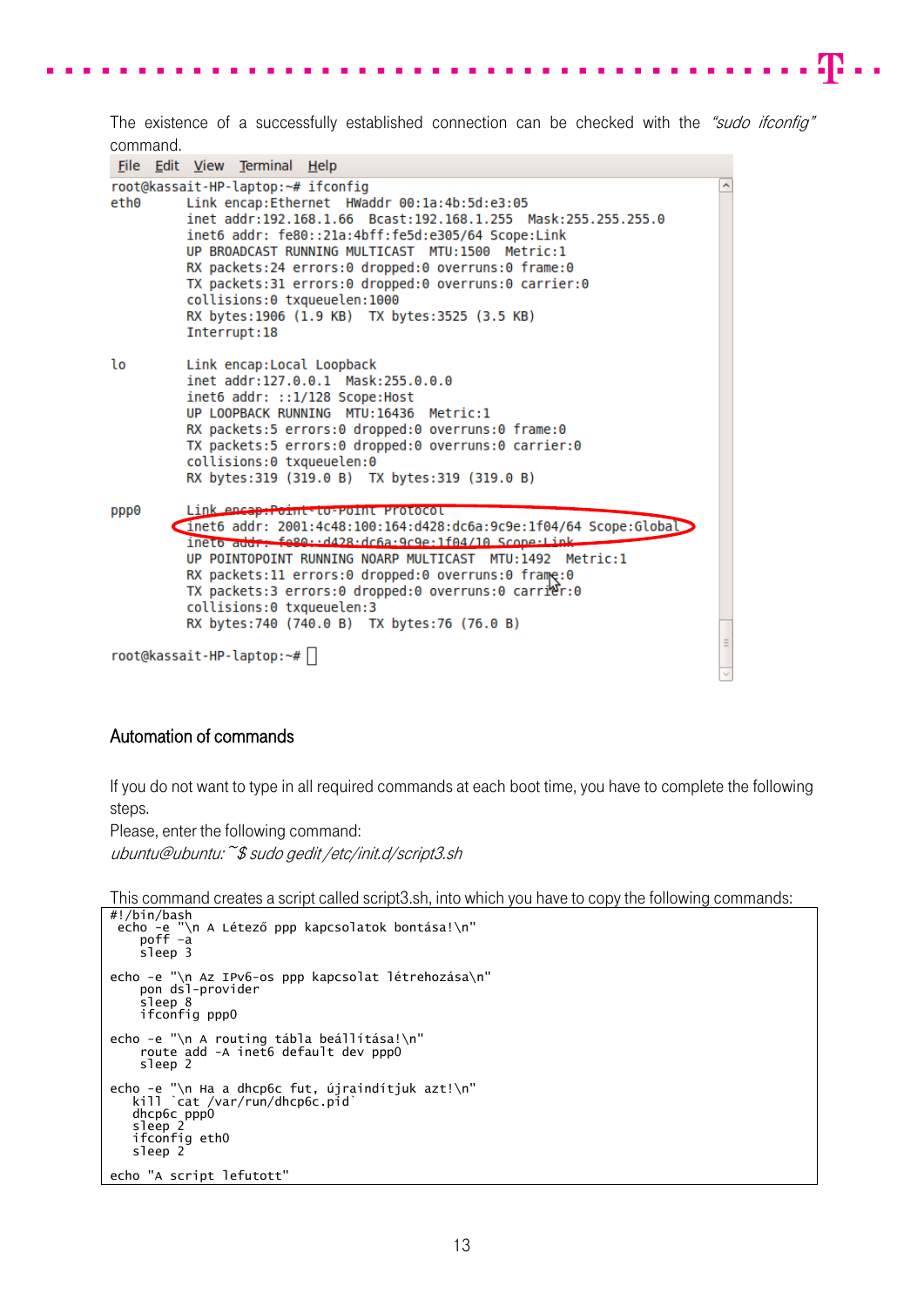You have to give the right authorization for the file to run: ubuntu@ubuntu:~\$ chmod +x script3.sh

If later you want to start the script only manually, then at each boot time, please type in the following line: ubuntu@ubuntu:~\$ sudo ./etc/init.d/script3.sh

․ ጥ․․

a a s

If you want to automatically run the command at system boot time, please, enter the following command: ubuntu@ubuntu:~\$ sudo update-rc.d script3.sh defaults 91

This function can be switched off at any time, if you do not need it: ubuntu@ubuntu:~\$ sudo update-rc.d -f script3.sh remove

You can check the settings with the following command: ubuntu@ubuntu:~\$ ls -l /etc/rc?.d/\*script3.sh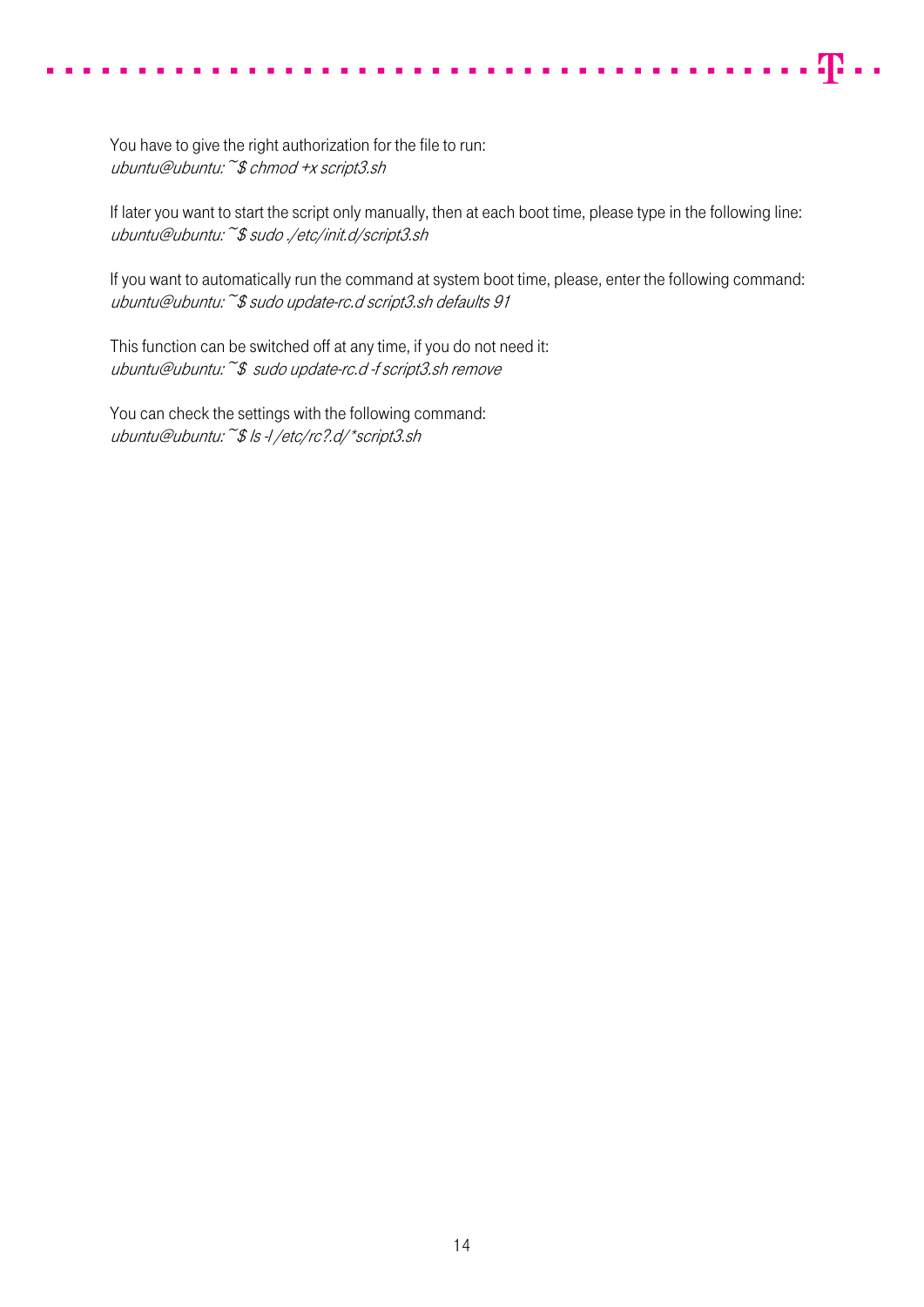# 1. Other Unix/Linux distributions

In case of other Unix/Linux distributions the required steps are almost identical to the ones for Ubuntu settings. The *pppoeconf* script is available for any version but it is worth using a ppp dialer that handles all PPP configurations in the same file. For example, this in case of FreeBSD looks like this:

41 . .

```
# $FreeBSD: src/etc/ppp/ppp.conf,v 1.10 2004/11/19 17:12:56 obrien Exp $ 
################################################################# 
default: 
 set log Phase Chat LCP IPCP CCP tun command 
 ident user-ppp VERSION (built COMPILATIONDATE) 
  # Ensure that "device" references the correct serial port 
 # for your modem. (cuad0 = COM1, cuad1 = COM2)
 # 
 set device /dev/cuad1 
 set speed 115200<br>set dial "ABORT BUSY ABORT NO\\sCARRIER TIMEOUT 5 \
set dial "ABORT BUSY ABORT NO\\sCARRIER TIMEOUT 5 \
 \"\" AT OK-AT-OK ATE1Q0 OK \\dATDT\\T TIMEOUT 40 CONNECT" 
 set timeout 180 # 3 minute idle timer (the default) 
 end timeout 180 set timeout \frac{1}{20}. The contract of the default)<br>enable dns \frac{1}{20} and \frac{1}{20} request DNS info (for resolv.conf)
#ipv6cp disable 
papchap: 
 # 
 # edit the next three lines and replace the items in caps with 
  # the values which have been assigned by your ISP. 
 # 
  set phone PHONE_NUM 
  set authname USERNAME 
 set authkey PASSWORD
 set ifaddr 10.0.0.1/0 10.0.0.2/0 255.255.255.0 0.0.0.0 
 add default HISADDR # Add a (sticky) default route 
pppoe_serv: 
   set device PPPoE:em0:pppoe_serv # replace xl1 with your Ethernet device 
   set authname ipv4.azonosito@t-online.hu 
   set authkey ipv4jelszó 
    set dial 
# ipv6cp disable 
 set login 
#add default HISADDR 
#több pppoe kapcsolat esetén 
pppoe_serv2:<br>set device PPPoE:em0:pppoe_serv2
                                            # replace xl1 with your Ethernet device
 set authname azonosito@ipv6.t-online.hu 
 set authkey ipv6jelszó 
   set dial 
# ipv6cp disable 
 set login 
#add default HISADDR
```
In case of the above configuration you can start the IPv4 PPP connection by entering the *ppp background pppoe\_serv* command into the terminal window, then you can enter *ppp -background pppoe\_serv2* which starts the IPv6 connection.

## IMPORTANT!

After establishing the IPv6 connection, a precondition to the automatic request for the IPv6 addresses of the DNS servers is the existence of an installed and operational DHCPv6 client. In lack of this, DNS resolution only works on IPv4 basis. For this, you need to follow the steps below.

## Installation and settings of the required packages

Please, install the package required for IPv6 operation with its dependencies on your computer: